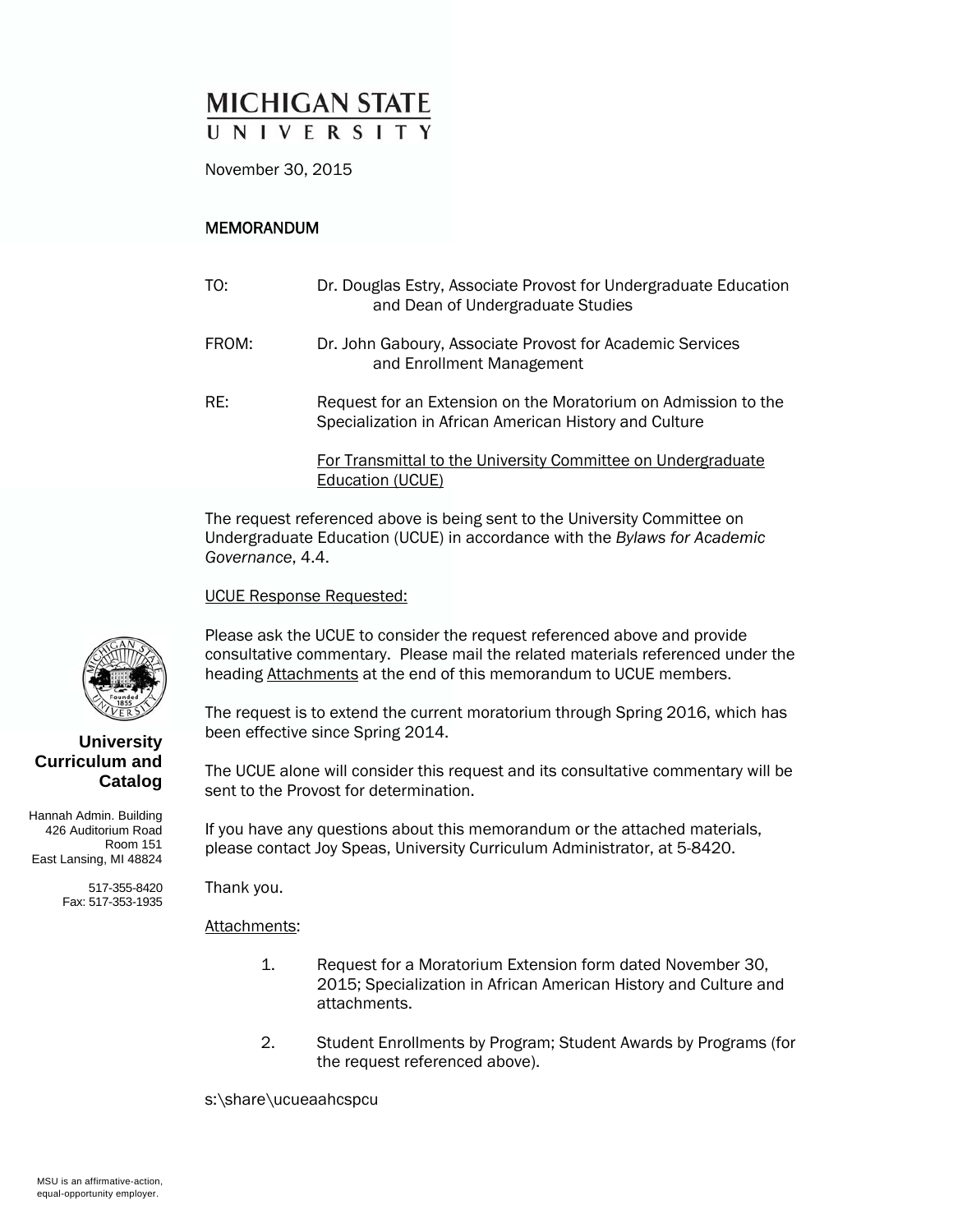

## **Michigan State University - Office of the Registrar**

|                                                                                                                                                                                                                                                                                                                                                                                                                                                                                                                                                                                                                                                        | View a Program                       |                                   | Main Menu                                   |
|--------------------------------------------------------------------------------------------------------------------------------------------------------------------------------------------------------------------------------------------------------------------------------------------------------------------------------------------------------------------------------------------------------------------------------------------------------------------------------------------------------------------------------------------------------------------------------------------------------------------------------------------------------|--------------------------------------|-----------------------------------|---------------------------------------------|
| Joy Speas, RO                                                                                                                                                                                                                                                                                                                                                                                                                                                                                                                                                                                                                                          |                                      |                                   | Monday, 11/30/2015                          |
| Program Name: African American History & Culture<br>Degree: SPCU<br>Sequence Number: 2                                                                                                                                                                                                                                                                                                                                                                                                                                                                                                                                                                 |                                      |                                   | Program Request ID: 2399                    |
| Effective Dates: Summer 2013 - Spring 2016                                                                                                                                                                                                                                                                                                                                                                                                                                                                                                                                                                                                             | <b>Status: Approved</b>              | <b>Initial Action: Moratorium</b> |                                             |
|                                                                                                                                                                                                                                                                                                                                                                                                                                                                                                                                                                                                                                                        |                                      |                                   | <b>Requested Date: 2/21/2013 2:48:24 PM</b> |
| 1. Department/School/College:                                                                                                                                                                                                                                                                                                                                                                                                                                                                                                                                                                                                                          |                                      |                                   |                                             |
| 38404  Department of History                                                                                                                                                                                                                                                                                                                                                                                                                                                                                                                                                                                                                           |                                      |                                   |                                             |
| 2. Name of Program:                                                                                                                                                                                                                                                                                                                                                                                                                                                                                                                                                                                                                                    |                                      |                                   |                                             |
| African American History & Culture                                                                                                                                                                                                                                                                                                                                                                                                                                                                                                                                                                                                                     |                                      |                                   |                                             |
| 3. Name of Degree:                                                                                                                                                                                                                                                                                                                                                                                                                                                                                                                                                                                                                                     |                                      |                                   |                                             |
| <b>SPCU</b>                                                                                                                                                                                                                                                                                                                                                                                                                                                                                                                                                                                                                                            |                                      |                                   |                                             |
| 4. Type of Program:                                                                                                                                                                                                                                                                                                                                                                                                                                                                                                                                                                                                                                    |                                      |                                   |                                             |
| 5. Effective Start Semester:                                                                                                                                                                                                                                                                                                                                                                                                                                                                                                                                                                                                                           |                                      |                                   |                                             |
| Summer 2013                                                                                                                                                                                                                                                                                                                                                                                                                                                                                                                                                                                                                                            |                                      |                                   |                                             |
| <b>Reason for Moratorium Request:</b>                                                                                                                                                                                                                                                                                                                                                                                                                                                                                                                                                                                                                  |                                      |                                   |                                             |
| Quite a few of the non-History courses listed for the current specialization are no longer offered or have been moved to levels that are<br>inappropriate for the specialization. History has consulted both internally and with the other units whose courses are on the current<br>menu of courses for the program (Arts and Letters, English, IAH, Music, and WRA), and the only solution seems to be to place the<br>specialization into moratorium while we decide (1) whether we wish to continue to offer the specialization and (2), if so, whether<br>appropriate courses exist to enable us to continue to offer a coherent, viable program. |                                      |                                   |                                             |
| <b>Moratorium Extended:</b>                                                                                                                                                                                                                                                                                                                                                                                                                                                                                                                                                                                                                            |                                      |                                   |                                             |
| Reason for Moratorium Extension: The College of Social Science and Department of History seek additional time to consider options for<br>the development of a new minor, to replace this specialization, in a related area.                                                                                                                                                                                                                                                                                                                                                                                                                            |                                      |                                   |                                             |
| Extension Term History: Fall 2014; Fall 2015;                                                                                                                                                                                                                                                                                                                                                                                                                                                                                                                                                                                                          |                                      |                                   |                                             |
| Extended by connel67 on 2/10/2015 11:09:05 AM<br>Extended by kautz on 11/30/2015 11:43:30 AM                                                                                                                                                                                                                                                                                                                                                                                                                                                                                                                                                           |                                      |                                   |                                             |
| <b>Effective End Term:</b>                                                                                                                                                                                                                                                                                                                                                                                                                                                                                                                                                                                                                             |                                      |                                   |                                             |
| Spring 2016                                                                                                                                                                                                                                                                                                                                                                                                                                                                                                                                                                                                                                            |                                      |                                   |                                             |
| Students who will be affected by the proposed change(s):                                                                                                                                                                                                                                                                                                                                                                                                                                                                                                                                                                                               |                                      |                                   |                                             |
| Only one student is currently coded for the specialization.                                                                                                                                                                                                                                                                                                                                                                                                                                                                                                                                                                                            |                                      |                                   |                                             |
| Suggested alternative major and major code for new admits:                                                                                                                                                                                                                                                                                                                                                                                                                                                                                                                                                                                             |                                      |                                   |                                             |
| Students who are interested in this topic might find the following specializations of interest: African American and African Studies<br>African Studies, Latin American and Caribbean Studies, Postcolonial and Diaspora Literature and Culture                                                                                                                                                                                                                                                                                                                                                                                                        |                                      |                                   |                                             |
|                                                                                                                                                                                                                                                                                                                                                                                                                                                                                                                                                                                                                                                        | DEPARTMENT LEVEL APPROVAL STATUS     |                                   |                                             |
| 2/21/2013 2:49:33 PM by Emily Tabuteau for Walter W. Hawthorne III, Chairperson                                                                                                                                                                                                                                                                                                                                                                                                                                                                                                                                                                        | Approved: Department of History      |                                   |                                             |
|                                                                                                                                                                                                                                                                                                                                                                                                                                                                                                                                                                                                                                                        | <b>COLLEGE LEVEL APPROVAL STATUS</b> |                                   |                                             |
| 4/18/2013 9:35:46 AM by Jeanne Kalin for Thomas Summerhill, Associate Dean                                                                                                                                                                                                                                                                                                                                                                                                                                                                                                                                                                             | Approved: College of Social Science  |                                   |                                             |
|                                                                                                                                                                                                                                                                                                                                                                                                                                                                                                                                                                                                                                                        |                                      |                                   |                                             |

Call MSU: **(517) 355-1855** Visit: **msu.edu** MSU is an affirmative-action, equal-opportunity employer. **SPARTANS WILL.** © Michigan State University